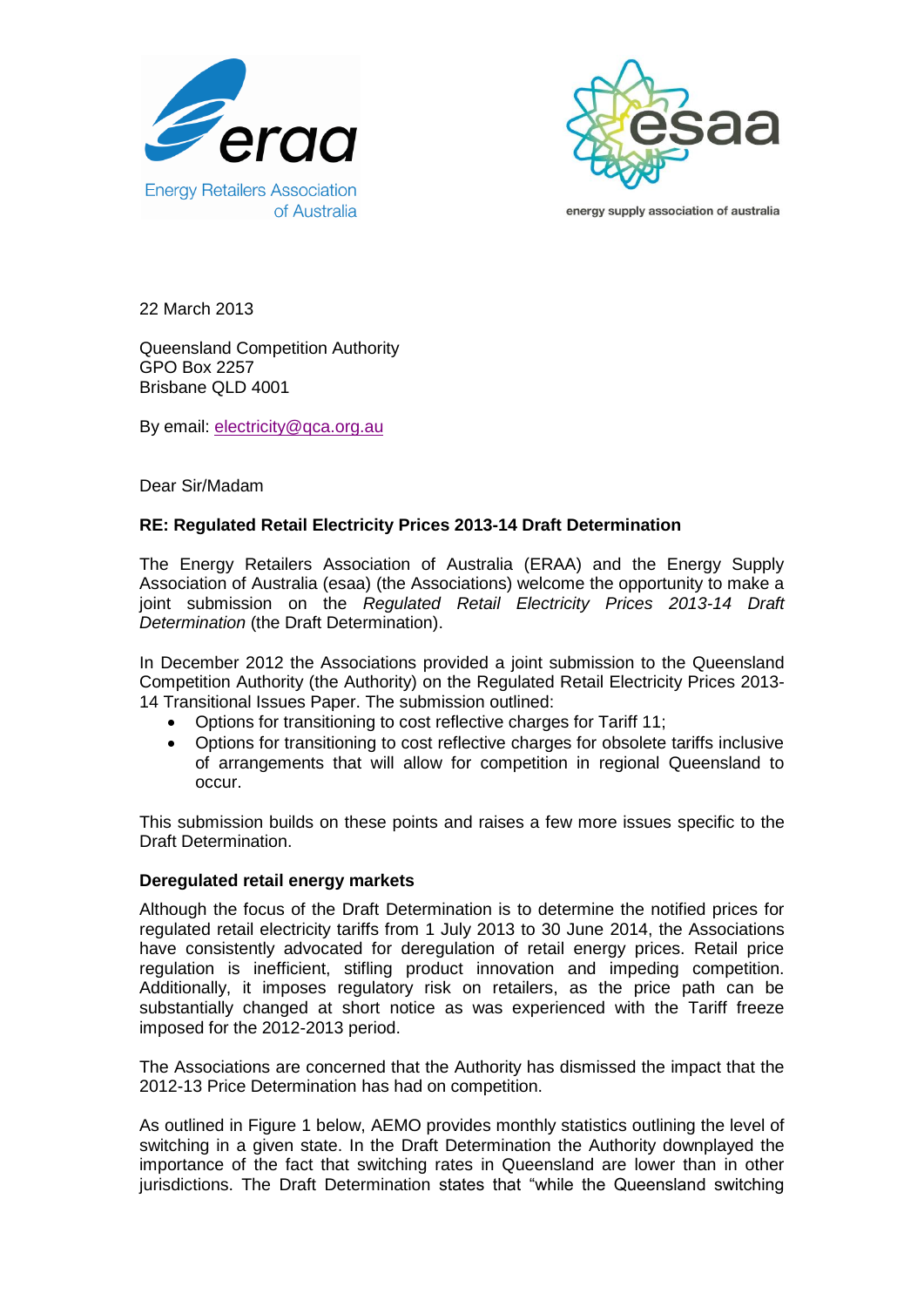rate was 11% (annualised) in January, if Ergon Energy customers were removed from the calculation, the switching rate increases to approximately 15%. This compares to 20% in NSW, 24% in South Australia and 28% in Victoria."<sup>1</sup> Whilst the Associations agree with the Authority's assessment that a large number of contestable customers in Queensland are not motivated to switch due to crosssubsidies inherent in the Uniform Tariff Policy, the modified switching rates calculated by the Authority are still well below those in other states. The modified rates still demonstrate that customer switching in Queensland has halved since mid-2010, largely due to a reduction in activity in the Energex area. During this same period switching rates in other states have risen, as outlined by Figure 1. Given the Authority's recognition that switching rates are an indicator of the competiveness of a market, the Associations disagree with the Authority's conclusion that this strong downward trend doesn't necessarily indicate a reduction in competitive activity in Queensland.



**Figure 1 – AEMO historical monthly annualised transfer rate - February 2013**

The Authority also dismisses claims made by the Associations that new entrant investment is low and has declined since the 2012-13 Determination. The Authority justifies this by asserting that there are currently 15 retailers making offers to small customers in Queensland. It is important to note that whilst a retailer has a licence it does not mean they are active. As stated before, the Associations would also like to highlight that discounting in Queensland against the regulated Standing Offer tariff has changed substantially since 2008 when new entrants were competing more effectively. Since 2010, discounting has been led predominantly by only a few retailers, with some new entrants being forced to offer rates substantially above the Standing Offer tariff or simply ceasing to market in Queensland. Furthermore, some potential new entrants that were planning to enter the Queensland market have opted to divert resources to other states.<sup>2</sup>

Source: AEMO, 2013

<sup>&</sup>lt;sup>1</sup> OCA, *Regulated Retail Electricity Prices 2013-14 Draft Determination, p.52* 

 $2^{2}$  For new entrant retailers and large retailers outside of their Tier 1 jurisdictions, where they can exit a market in the case of low profitability, market exit incurs costs that can be significant. Accordingly,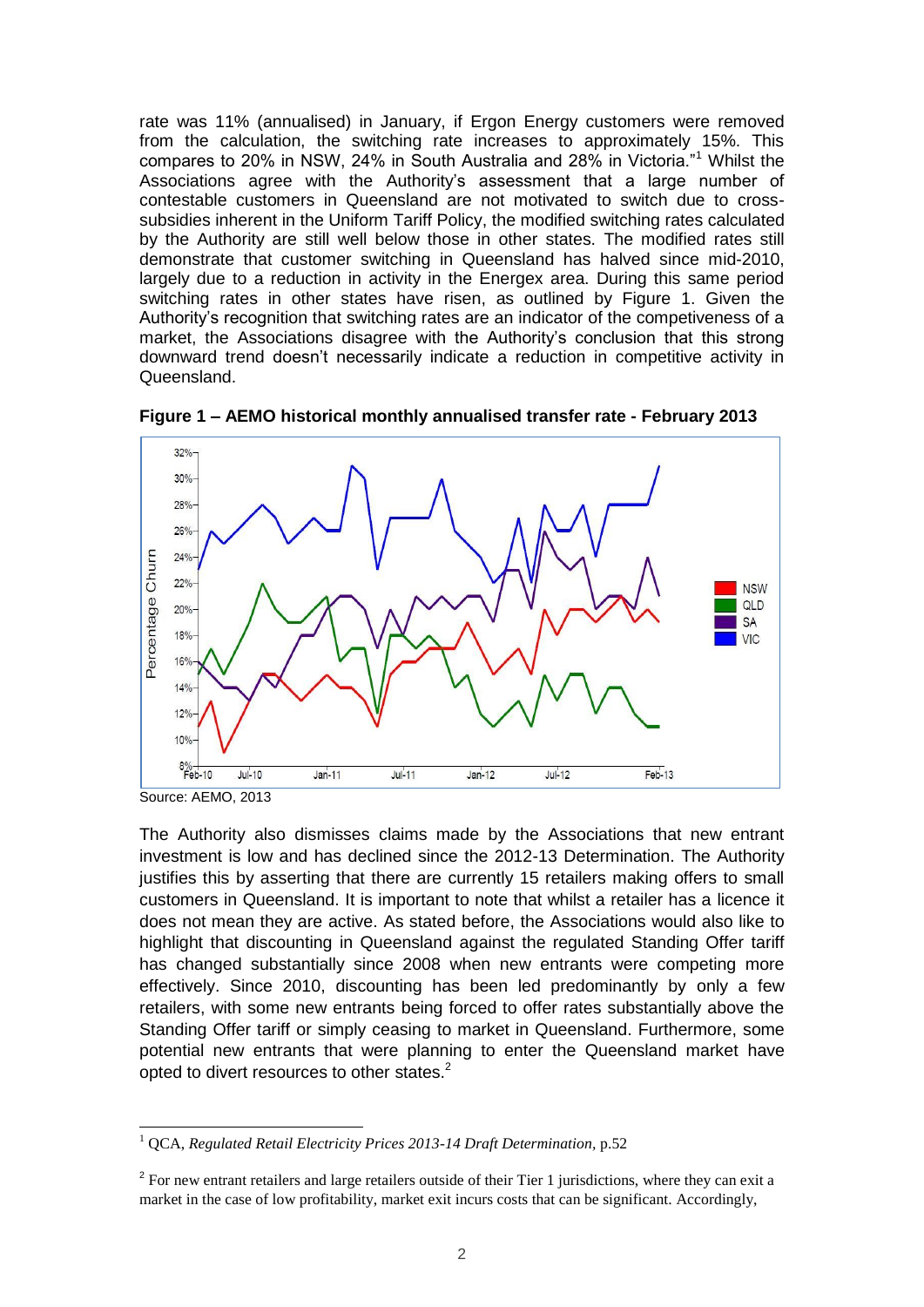The Associations request that the Authority justifies claims made in the Draft Determination that "On several measures, the level of competition appears to have been maintained or improved following the Authority's 2012-13 Determination. For instance, there has been an increase in the number of active retailers, bigger discounts to the notified price, stable market shares of second tier retailers and an increase in the proportion of customers on market contracts." <sup>3</sup> These claims from the Authority that competition is stable (if not improving) appear to be in direct conflict with discussions the Associations have had with retail businesses. These discussions have identified a clear trend for increasing investment in Victoria and most recently in NSW, compared to a lack of interest in investment in Queensland. In NSW, investment has been steadily increasing since the sale of NSW Government owned retail assets. Conversely, Queensland new entrant investment has remained low, declining since 2010 and further declining since the 2012-2013 Determination and the Minister's decision on Tariff 11.

### **Options for transitioning to cost reflective charges for obsolete tariffs**

The Associations do not support the Authority's proposal to retain some existing obsolete tariff arrangements for new customers. Allowing customers to switch back to obsolete tariffs is counter intuitive to the reason as to why a tariff was initially made obsolete – usually because of the cost inefficiencies of these tariffs. This, like the 2012-13 Tariff 11 price freeze: distorts the economics of the market; introduces potential financial risk for retailers operating in the market; and when assessing which markets to compete in, makes Queensland a more risky state to operate in than other states.

### **Definition of materiality for cost-pass through mechanism**

As outlined within the Draft Determination, there are a number of non-systematic risks borne by retailers under the current regulatory framework that arise from variations between actual and estimated costs over the regulatory period. A prime example of this is the impact of estimating Small-scale Renewable Energy Scheme (SRES) liabilities, where significant variations between estimated and binding liabilities have imposed considerable costs on retail businesses in recent years. Requiring retail businesses to absorb costs that cannot be passed on creates financial pressure and adversely impacts the level of competition within the sector. To this end, the Associations are supportive of implementing a cost-pass through mechanism that allows for the recovery of costs incurred in previous regulatory periods.

The Associations do not support the Authority's approach to determining the materiality of potential cost pass throughs as being adequate. The criterion provided in the Draft Determination is subjective and relies heavily on Authority's discretion of cost pass through elements. The industry recommends that the Authority consult with industry on a more robust criterion to assess cost pass throughs and reduce the discretionary interpretation provided in the criterion. Having regard to the impact of the change in costs on the returns of retail business and the impact that this may have on regulated electricity prices and average customer bills does not provide industry with comfort. For example, should a cost element be of material nature, how will the Authority have regard to both the returns of a retail business and the impact on electricity consumers? Regardless of whether costs are determined as material, they will still influence the ability of retailers to offer discounts below the regulated

-

retailers may elect to maintain their current customers, or a small number of customers, in an unprofitable jurisdiction to avoid incurring costs of unwinding their wholesale books.

<sup>&</sup>lt;sup>3</sup> QCA, *Regulated Retail Electricity Prices 2013-14 Draft Determination*, p.55